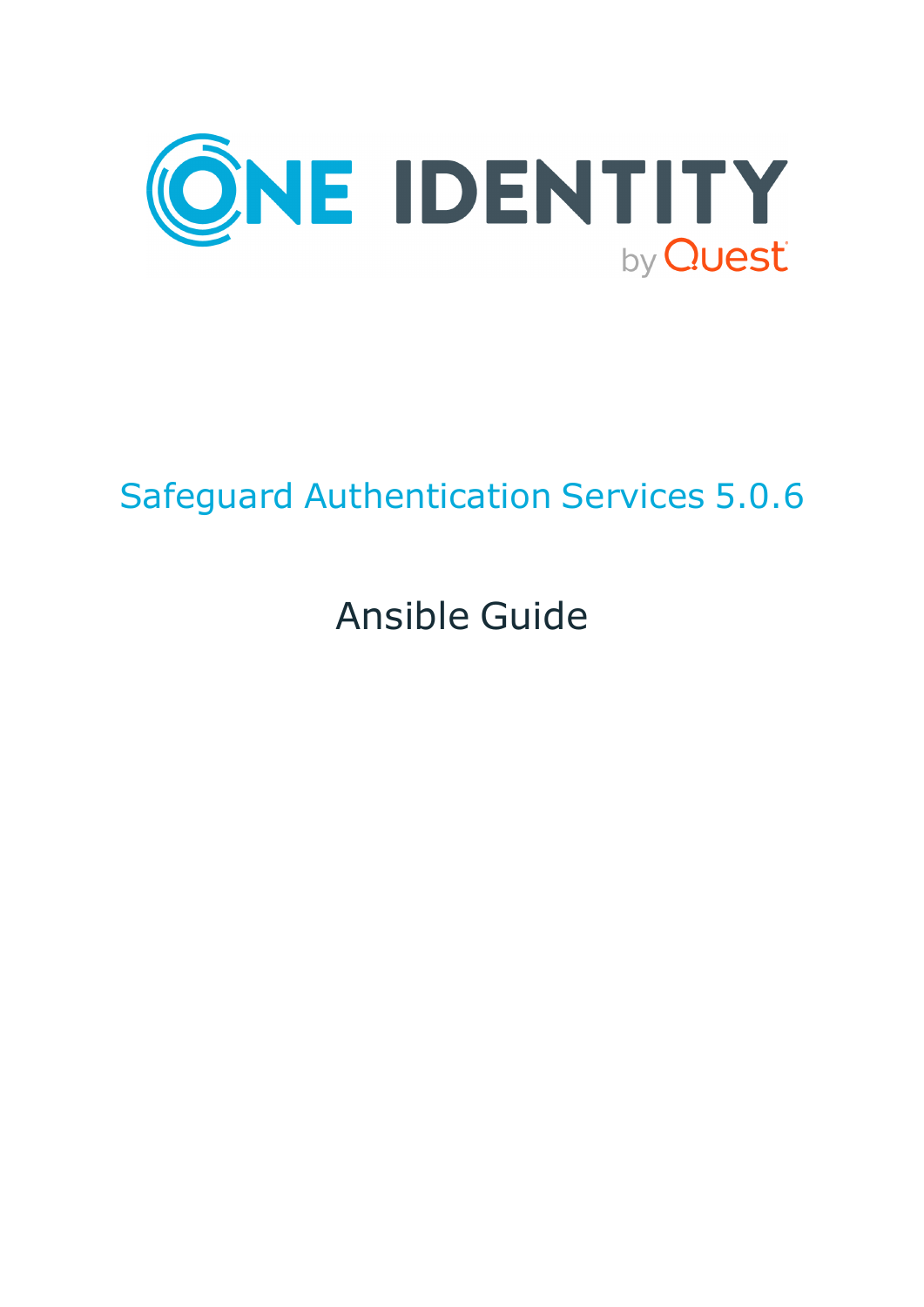### **Copyright 2022 One Identity LLC.**

#### **ALL RIGHTS RESERVED.**

This guide contains proprietary information protected by copyright. The software described in this guide is furnished under a software license or nondisclosure agreement. This software may be used or copied only in accordance with the terms of the applicable agreement. No part of this guide may be reproduced or transmitted in any form or by any means, electronic or mechanical, including photocopying and recording for any purpose other than the purchaser's personal use without the written permission of One Identity LLC .

The information in this document is provided in connection with One Identity products. No license, express or implied, by estoppel or otherwise, to any intellectual property right is granted by this document or in connection with the sale of One Identity LLC products. EXCEPT AS SET FORTH IN THE TERMS AND CONDITIONS AS SPECIFIED IN THE LICENSE AGREEMENT FOR THIS PRODUCT, ONE IDENTITY ASSUMES NO LIABILITY WHATSOEVER AND DISCLAIMS ANY EXPRESS, IMPLIED OR STATUTORY WARRANTY RELATING TO ITS PRODUCTS INCLUDING, BUT NOT LIMITED TO, THE IMPLIED WARRANTY OF MERCHANTABILITY, FITNESS FOR A PARTICULAR PURPOSE, OR NON-INFRINGEMENT. IN NO EVENT SHALL ONE IDENTITY BE LIABLE FOR ANY DIRECT, INDIRECT, CONSEQUENTIAL, PUNITIVE, SPECIAL OR INCIDENTAL DAMAGES (INCLUDING, WITHOUT LIMITATION, DAMAGES FOR LOSS OF PROFITS, BUSINESS INTERRUPTION OR LOSS OF INFORMATION) ARISING OUT OF THE USE OR INABILITY TO USE THIS DOCUMENT, EVEN IF ONE IDENTITY HAS BEEN ADVISED OF THE POSSIBILITY OF SUCH DAMAGES. One Identity makes no representations or warranties with respect to the accuracy or completeness of the contents of this document and reserves the right to make changes to specifications and product descriptions at any time without notice. One Identity does not make any commitment to update the information contained in this document.

If you have any questions regarding your potential use of this material, contact:

One Identity LLC. Attn: LEGAL Dept 4 Polaris Way Aliso Viejo, CA 92656

Refer to our Web site [\(http://www.OneIdentity.com](http://www.oneidentity.com/)) for regional and international office information.

#### **Patents**

One Identity is proud of our advanced technology. Patents and pending patents may apply to this product. For the most current information about applicable patents for this product, please visit our website at [http://www.OneIdentity.com/legal/patents.aspx.](http://www.oneidentity.com/legal/patents.aspx)

#### **Trademarks**

One Identity and the One Identity logo are trademarks and registered trademarks of One Identity LLC. in the U.S.A. and other countries. For a complete list of One Identity trademarks, please visit our website at [www.OneIdentity.com/legal](http://www.oneidentity.com/legal). All other trademarks are the property of their respective owners.

#### **Legend**

**WARNING: A WARNING icon highlights a potential risk of bodily injury or property** œ **damage, for which industry-standard safety precautions are advised. This icon is often associated with electrical hazards related to hardware.**

**CAUTION: A CAUTION icon indicates potential damage to hardware or loss of data if instructions are not followed.**

Safeguard Authentication Services Ansible Guide Updated - 03 May 2022, 16:15 Version - 5.0.6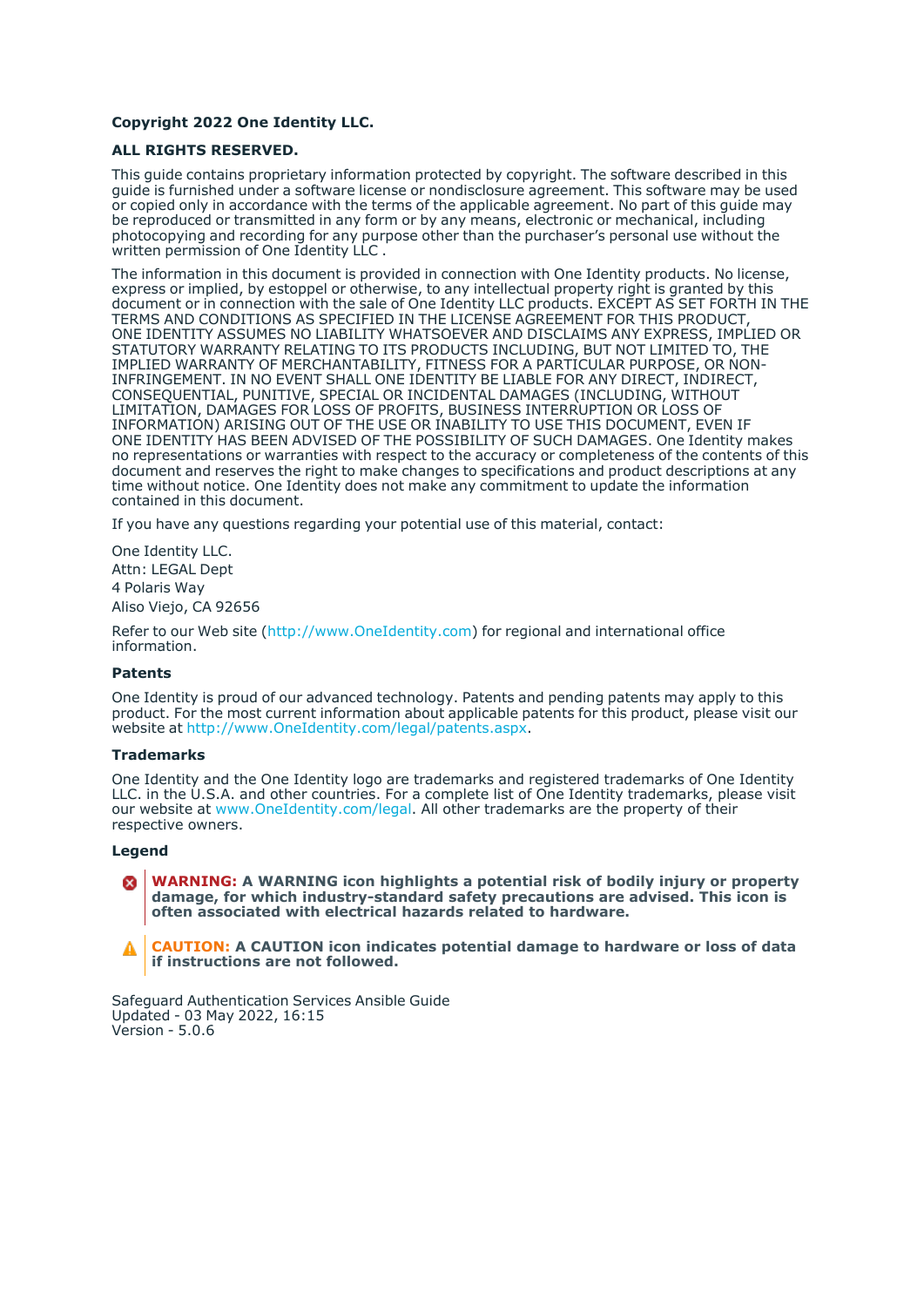## **Contents**

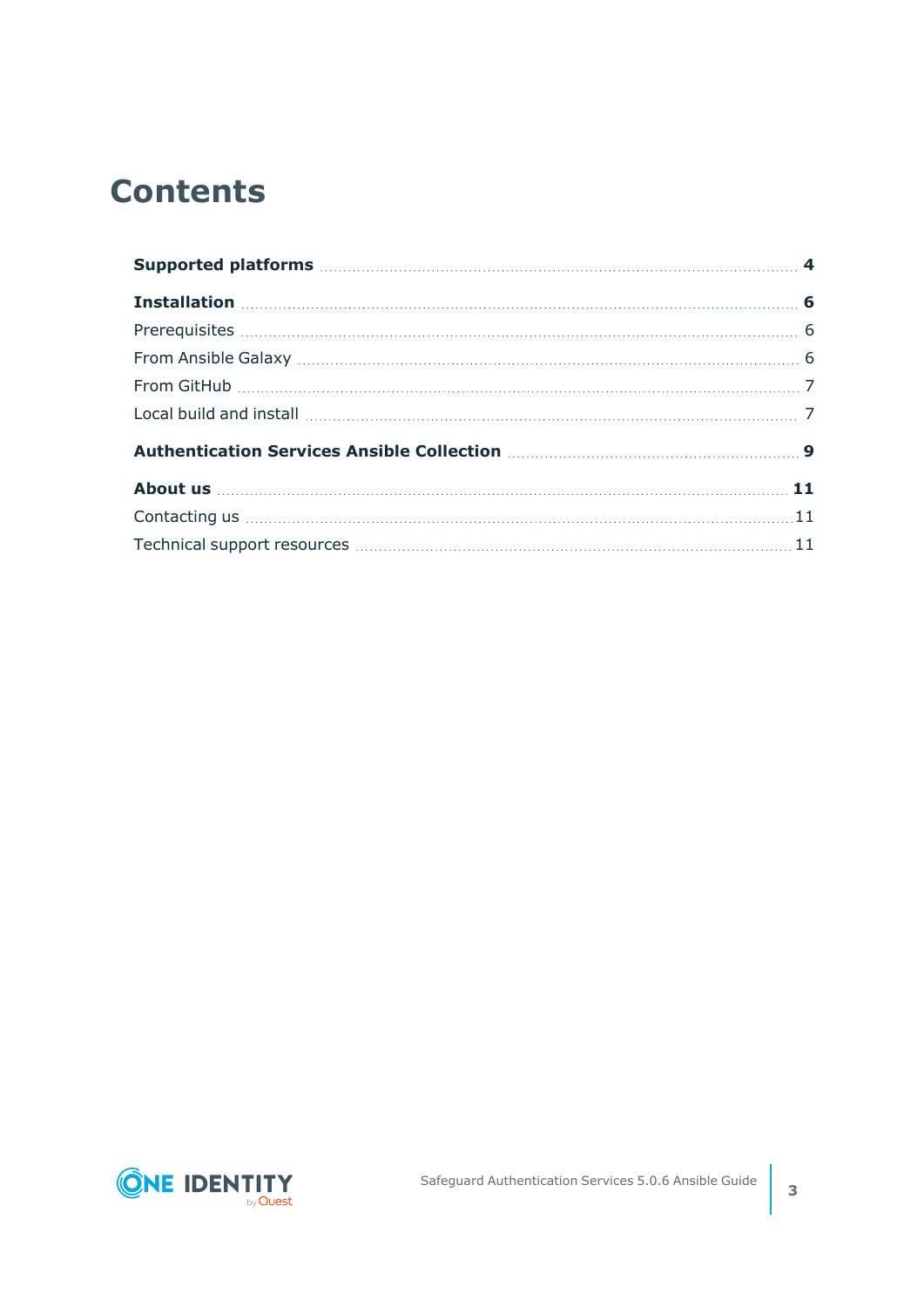## **Supported platforms**

<span id="page-3-0"></span>The following table provides a list of supported Unix and Linux platforms for Safeguard Authentication Services.

**CAUTION: In Safeguard Authentication Services version 5.1, support for the following Linux platforms and architectures will be deprecated:**

- <sup>l</sup> **Linux platforms**
	- <sup>l</sup> **CentOS Linux 5**
	- <sup>l</sup> **Oracle Enterprise (OEL) Linux 5**
	- <sup>l</sup> **Red Hat Enterprise Linux (RHEL) 5**
- <sup>l</sup> **Linux architectures**
	- $\cdot$  **IA-64**
	- <sup>l</sup> **s390**

**Make sure that you prepare your system for an upgrade to a supported Linux platform and architecture, so that you can upgrade to Safeguard Authentication Services version 5.1 when it is released.**

| <b>Platform</b> | <b>Version</b>                   | <b>Architecture</b>                                                                         |
|-----------------|----------------------------------|---------------------------------------------------------------------------------------------|
| Alma Linux      | 8                                | x86_64, AARCH64, PPC64le                                                                    |
| Amazon Linux    | AMI, 2                           | x86_64                                                                                      |
| Apple MacOS     | $10.14$ or later                 | x86_64, ARM64                                                                               |
| CentOS Linux    | 5, 6, 7, 8                       | Current Linux architectures: s390, s390x,<br>PPC64, PPC64le, IA-64, x86, x86_64,<br>AARCH64 |
| CentOS Stream   | 8                                | x86_64,                                                                                     |
| Debian          | Current<br>supported<br>releases | x86_64, x86, AARCH64                                                                        |
| Fedora Linux    | Current<br>supported<br>releases | x86_64, x86, AARCH64                                                                        |
| FreeBSD         | 10.x, 11.x,<br>12.x              | x32, x64                                                                                    |
| HP-UX           | 11.31                            | PA, IA-64                                                                                   |

### **Table 1: Unix agent: Supported platforms**

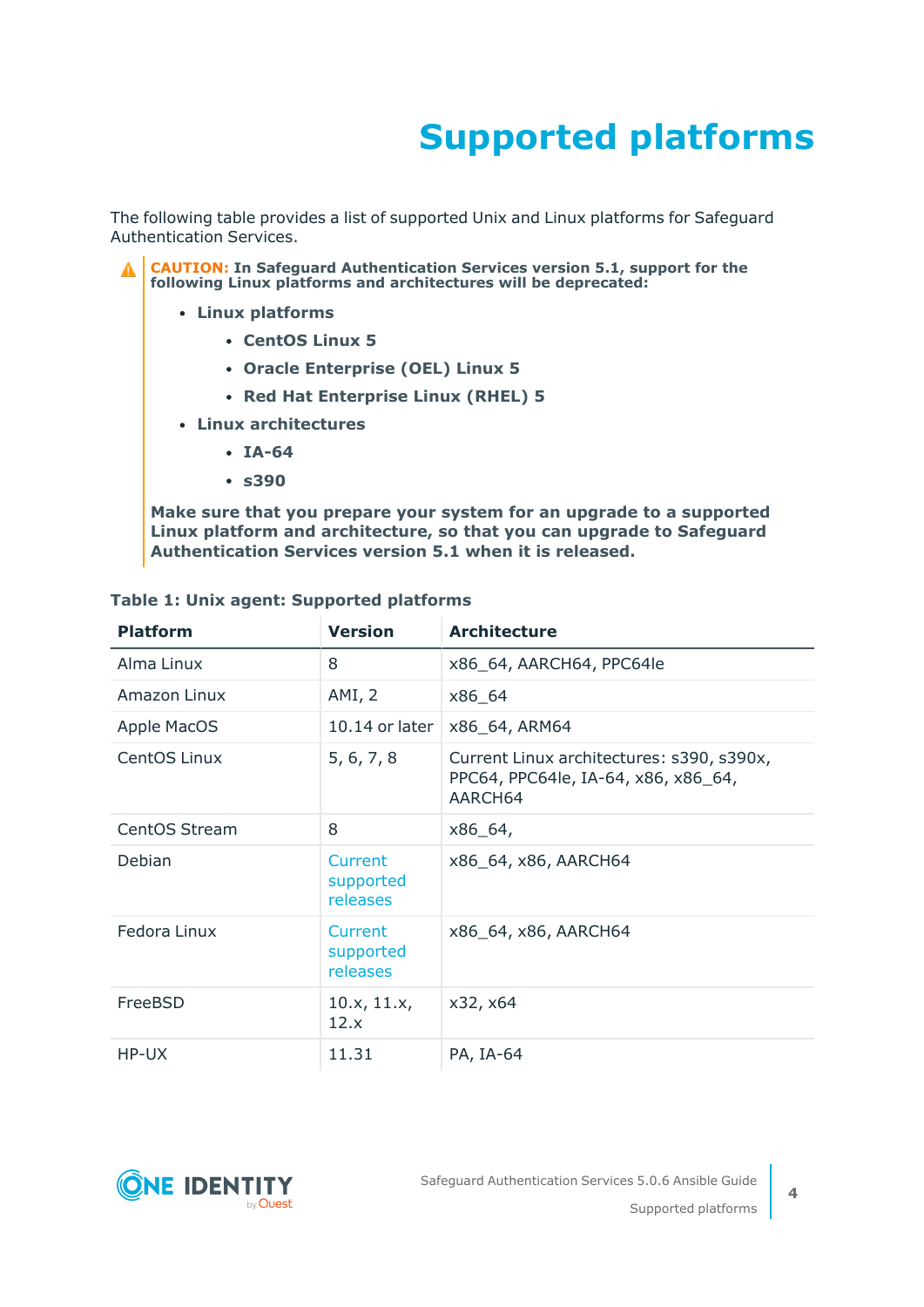| <b>Platform</b>                                                | <b>Version</b>                   | <b>Architecture</b>                                                                         |
|----------------------------------------------------------------|----------------------------------|---------------------------------------------------------------------------------------------|
| <b>IBM AIX</b>                                                 | 6.1, 7.1, 7.2                    | Power 4+                                                                                    |
| OpenSuSE                                                       | Current<br>supported<br>releases | x86_64, x86, AARCH64                                                                        |
| Oracle Enterprise Linux<br>(OEL)                               | 5, 6, 7, 8                       | Current Linux architectures: s390, s390x,<br>PPC64, PPC64le, IA-64, x86, x86_64,<br>AARCH64 |
| Oracle Solaris                                                 | 108/11<br>(Update 10),<br>11.x   | SPARC, x64                                                                                  |
| Red Hat Enterprise Linux<br>(RHEL)                             | 5, 6, 7, 8                       | Current Linux architectures: s390, s390x,<br>PPC64, PPC64le, IA-64, x86, x86_64,<br>AARCH64 |
| Rocky Linux                                                    | 8                                | x86_64, AARCH64                                                                             |
| <b>SuSE Linux Enterprise</b><br>Server (SLES)/Work-<br>station | 11, 12, 15                       | Current Linux architectures: s390, s390x,<br>PPC64, PPC64le, IA-64, x86, x86_64,<br>AARCH64 |
| Ubuntu                                                         | Current<br>supported<br>releases | x86_64, x86, AARCH64                                                                        |

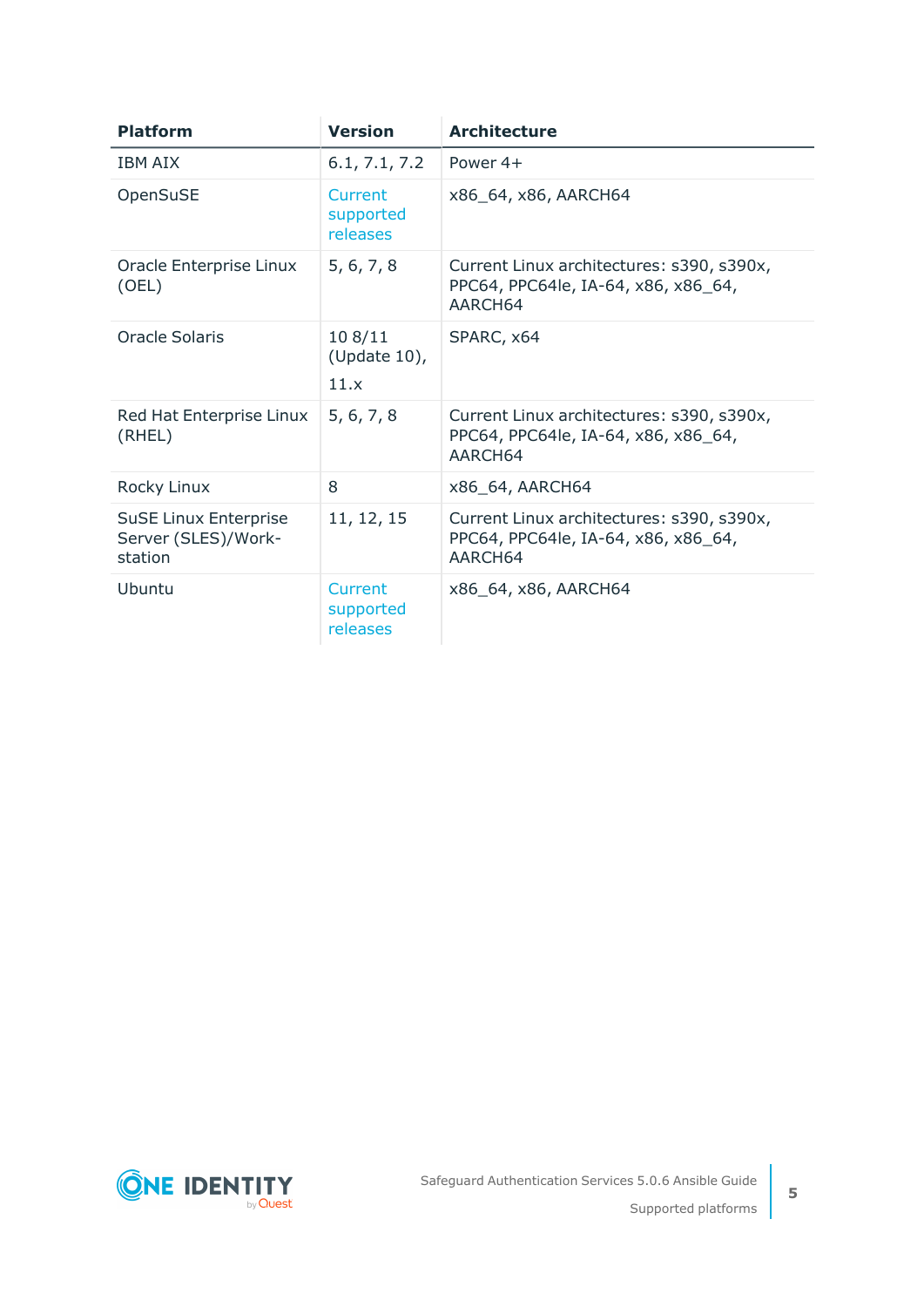## **Installation**

<span id="page-5-1"></span><span id="page-5-0"></span>This section describes the installation of Ansible.

### **Prerequisites**

- Ansible version 2.9 or later
	- <sup>l</sup> Collections are a new feature introduced in Ansible version 2.9. Please use the latest 2.9+ release for the best user experience.
- Safeguard Authentication Services version 4.2.x or later
	- This collection expects the components and structure of Safeguard Authentication Services 4.2.x or later.
	- See collection role documentation for specific, per-role requirements and instructions.
	- See Safeguard Authentication Services documentation for requirements and instructions.

### <span id="page-5-2"></span>**From Ansible Galaxy**

To install from Ansible Galaxy you can use the ansible-galaxy command to install the collection on your control node. See Ansible [documentation](https://docs.ansible.com/ansible/devel/user_guide/collections_using.html#installing-collections) for futher information.

Using ansible-galaxy command:

```
ansible-galaxy collection install oneidentity.authentication_services
```
The collection can also be added to a project's requirements.yml file

```
---
collections:
- name: oneidentity.authentication_services
```
and installed using the ansible-galaxy command. This method allows all required collections for a project to be specified in one place and installed with one command.

```
ansible-galaxy collection install -r requirements.yml
```
When used with Ansible Tower and Ansible AWX the collections in the project's requirements.yml file are automatically installed each time a project is run and there is no need to use the ansible-galaxy command.



**6**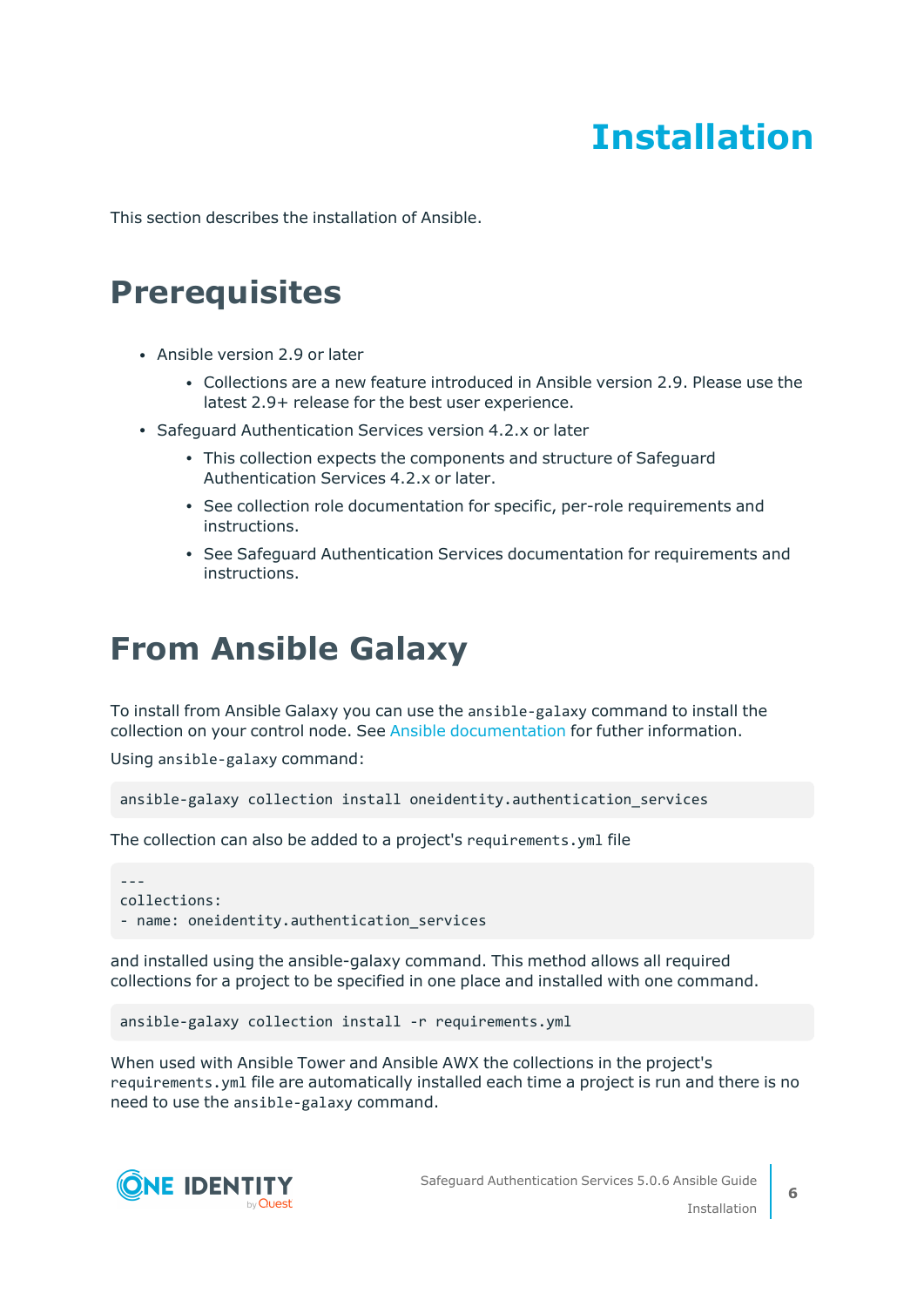## <span id="page-6-0"></span>**From GitHub**

For the examples in this section please see ansible-Safeguard Authentication Services releases page to find the latest collection build artifact (\*.tar.gz file) and use the URL to this file in place of the URL's shown below. The collection build artifact is under the 'Assets' section for each release (right click on the \*.tar.gz file and select 'Copy link address' to copy URL).

To install from GitHub you can use the ansible-galaxy command to install the collection on your control node. See Ansible [documentation](https://docs.ansible.com/ansible/devel/user_guide/collections_using.html#installing-collections) for futher information.

Using ansible-galaxy command:

```
ansible-galaxy collection install https://github.com/OneIdentity/ansible-
authentication-services/releases/download/v0.0.8/oneidentity-authentication_
services-0.0.8.tar.gz
```
The collection can also be added to a project's requirements.yml file

```
---
collections:
- name: https://github.com/OneIdentity/ansible-authentication-
services/releases/download/v0.0.8/oneidentity-authentication_services-
0.0.8.tar.gz
```
and installed using the ansible-galaxy command. This method allows all required collections for a project to be specified in one place and installed with one command.

```
ansible-galaxy collection install -r requirements.yml
```
When used with Ansible Tower and Ansible AWX the collections in the project's requirements.yml file are automatically installed each time a project is run and there is no need to use the ansible-galaxy command.

### <span id="page-6-1"></span>**Local build and install**

For local build and installation, you can clone the Git repository, build the collection artifact, and install the locally built collection artifact. This would be useful for those wishing to extend or customize the collection.

1. Clone the Git repository:

```
git clone https://github.com/OneIdentity/ansible-authentication-
services.git
```
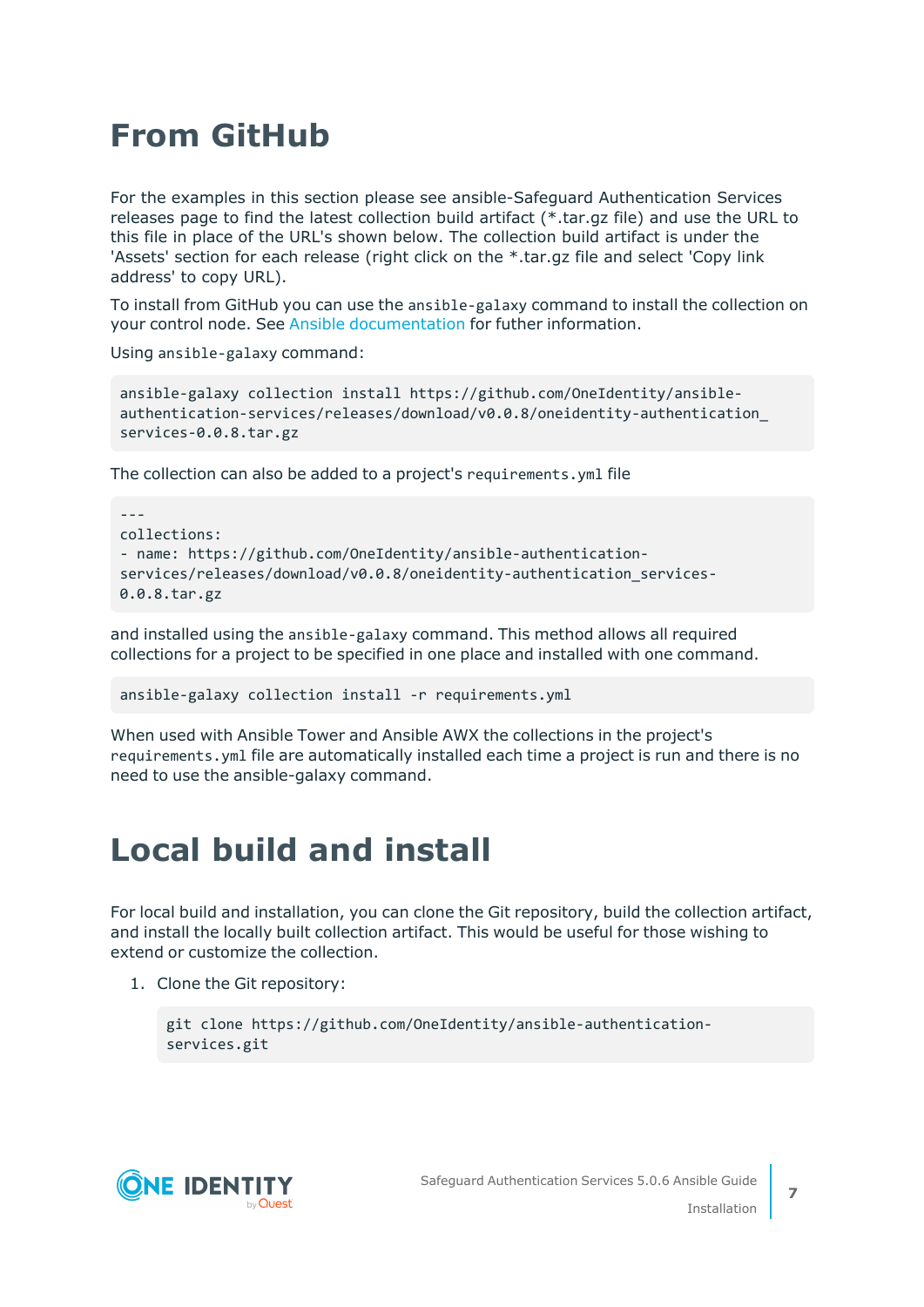2. Run a local build inside the collection using the ansible-galaxy command in the root directory of the cloned repository:

```
cd ansible-authentication-services
ansible-galaxy collection build
```
The build command will generate an Ansible Galaxy collection artifact with a tar.gz file extension, sample output will look like the following:

```
Created collection for oneidentity.authentication services at
/home/user/ansible-authentication-services/oneidentity-authentication_
services-0.0.8.tar.gz
```
The path shown above is just an example, the path to your build artifact will be in the root directory of the cloned repository.

3. Install the locally-built collection artifact using the ansible-galaxy command to install the collection on your control node. See Ansible [documentation](https://docs.ansible.com/ansible/devel/user_guide/collections_using.html#installing-collections) for further information.

Using ansible-galaxy command:

```
ansible-galaxy collection install /home/user/ansible-authentication-
services/oneidentity-authentication_services-0.0.8.tar.gz
```
The collection can also be added to a project's requirements.yml file

```
---
collections:
- name: /home/user/ansible-authentication-services/oneidentity-
authentication_services-0.0.8.tar.gz
```
and installed using the ansible-galaxy command. This method allows all required collections for a project to be specified in one place and installed with one command.

```
ansible-galaxy collection install -r requirements.yml
```
When used with Ansible Tower and Ansible AWX the collections in the project's requirements.yml file are automatically installed each time a project is run and there is no need to use the ansible-galaxy command.



**8**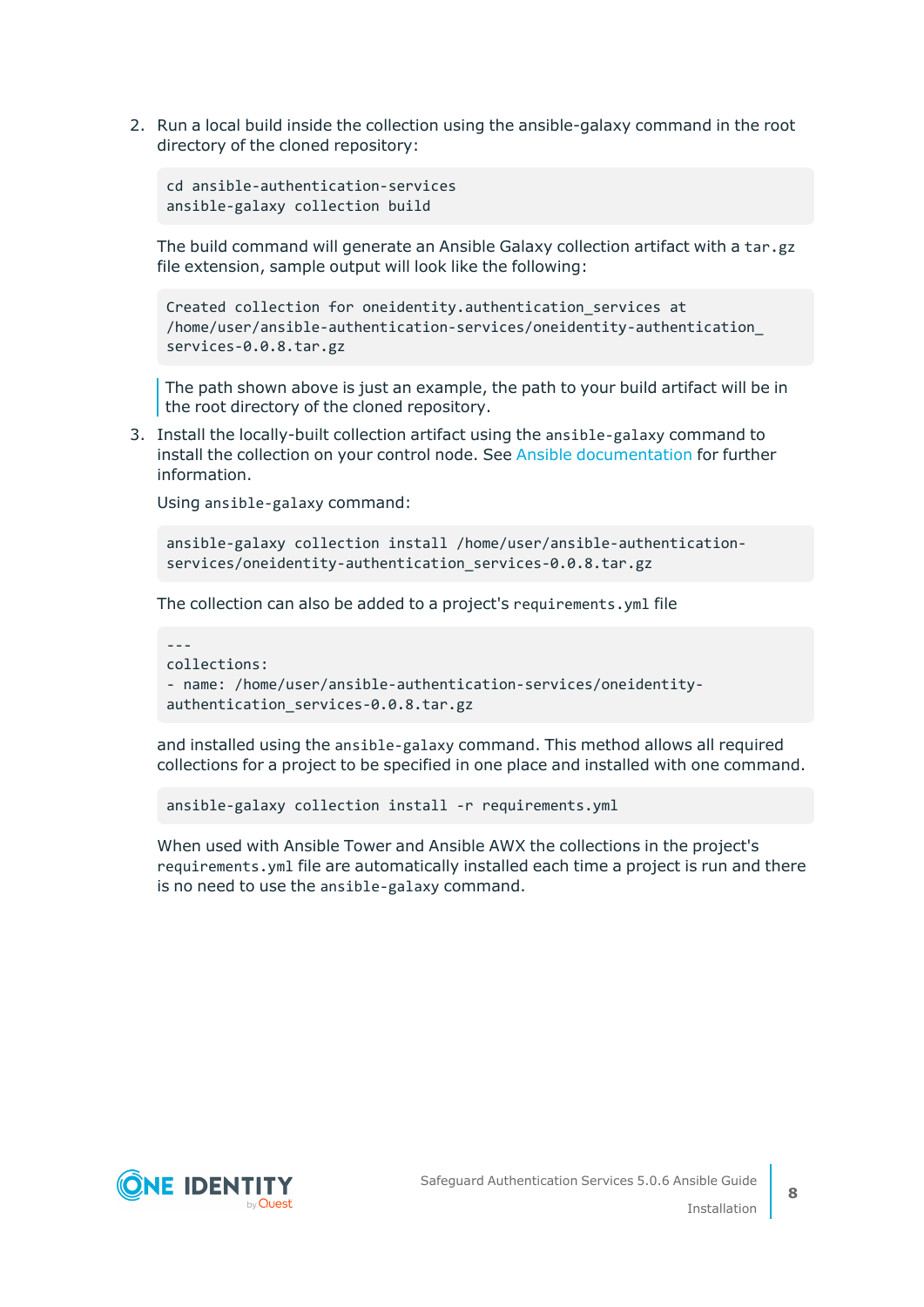## <span id="page-8-0"></span>**Authentication Services Ansible Collection**

The One Identity Safeguard Authentication Services Ansible Collection, referred to as ansible-privilege-manager, consists of roles, modules, plugins, report templates, and sample playbooks to automate software deployment, configuration, policy server joining, and report generation for Safeguard Authentication Services.

### **Collection contents**

The tables below show the former MCU functions and their Ansible equivalents as well as new Ansible functions with no former MCU equivalents:

| <b>Actions in MCU</b>                    | <b>Equivalent in</b><br><b>Ansible</b> | <b>Description</b>                                                                  |
|------------------------------------------|----------------------------------------|-------------------------------------------------------------------------------------|
| Check readiness                          | client_preflight role                  | Check client readiness for<br>software install and AD join.                         |
| Install on a host                        | client sw role                         | Client software install, upgrade,<br>downgrade, uninstall, and<br>version checking. |
| Setting custom configuration<br>settings | client_config role                     | Client configuration.                                                               |
| Join client to AD                        | client_join role                       | Client AD joining/unjoining.                                                        |
| Unjoin client from AD                    |                                        |                                                                                     |
| <b>Host Access Control</b>               | host access control<br>role            | Show the content of users, allow<br>and users.deny files.                           |
| Check QAS agent status                   | client_agent_status<br>role            | Checks the health status of<br>client agents.                                       |
| <b>Reports in MCU</b>                    | <b>Equivalent in Ansible</b>           | <b>Description</b>                                                                  |
| <b>AD User Conflicts</b>                 | ad_user_conflicts role                 | <b>User Reports</b>                                                                 |
| <b>Local Unix Users</b>                  | local_unix_users role                  | <b>User Reports</b>                                                                 |
| Unix-enabled AD Users                    | unix_enabled_ad_users role             | <b>User Reports</b>                                                                 |
| Local Unix Users With AD<br>Logon        | local_unix_users_with_ad_logon<br>role | <b>User Reports</b>                                                                 |

Local Unix User Conflicts local\_unix\_user\_conflicts role User Reports

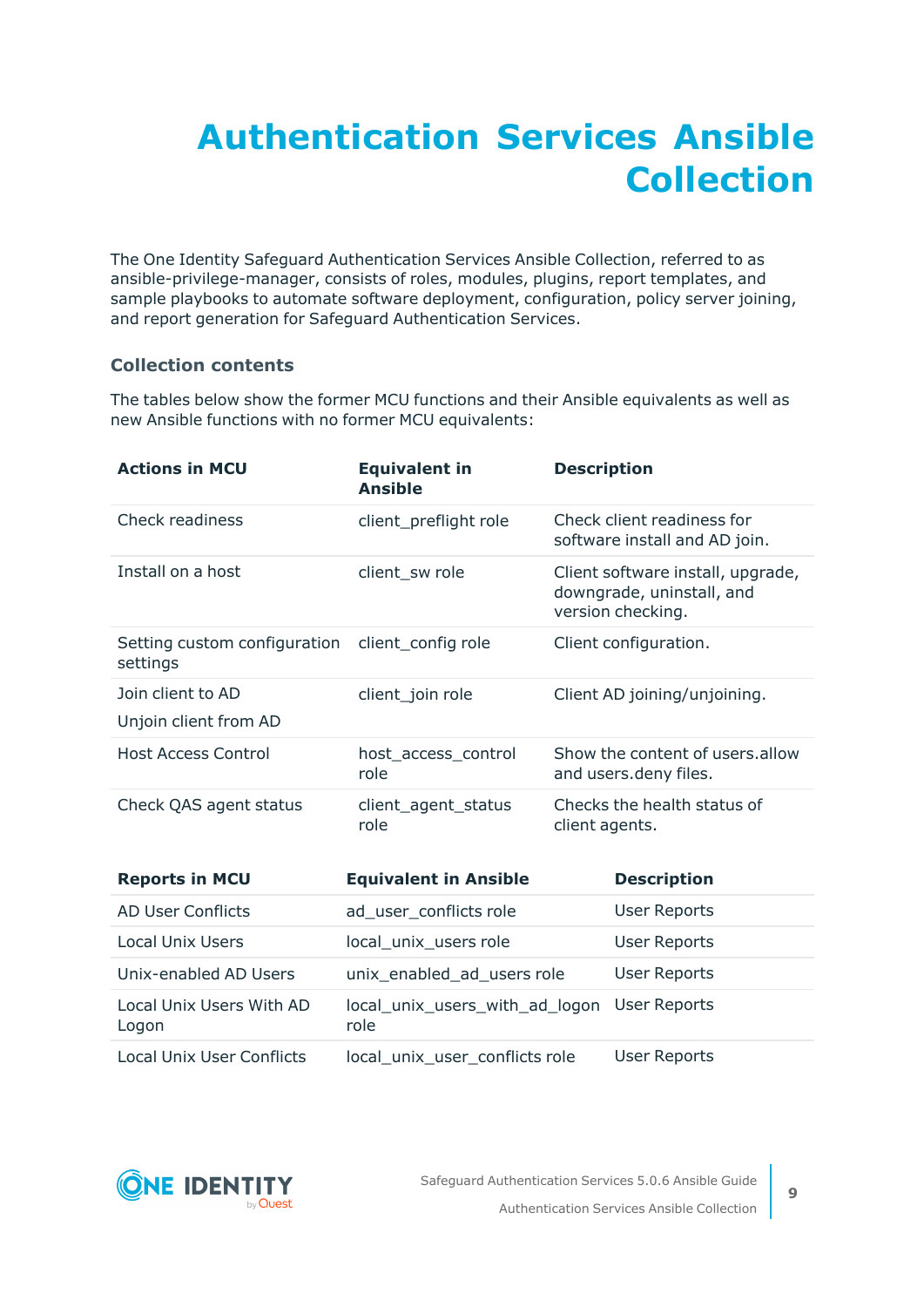| Local Unix Groups         | local_unix_groups role      | <b>Group Reports</b> |
|---------------------------|-----------------------------|----------------------|
| Unix-enabled AD Groups    | unix_enabled_ad_groups role | <b>Group Reports</b> |
| <b>AD Group Conflicts</b> | ad_group_conflicts role     | <b>Group Reports</b> |
| Unix Computers in AD      | unix_computers_in_ad role   | <b>Host Reports</b>  |